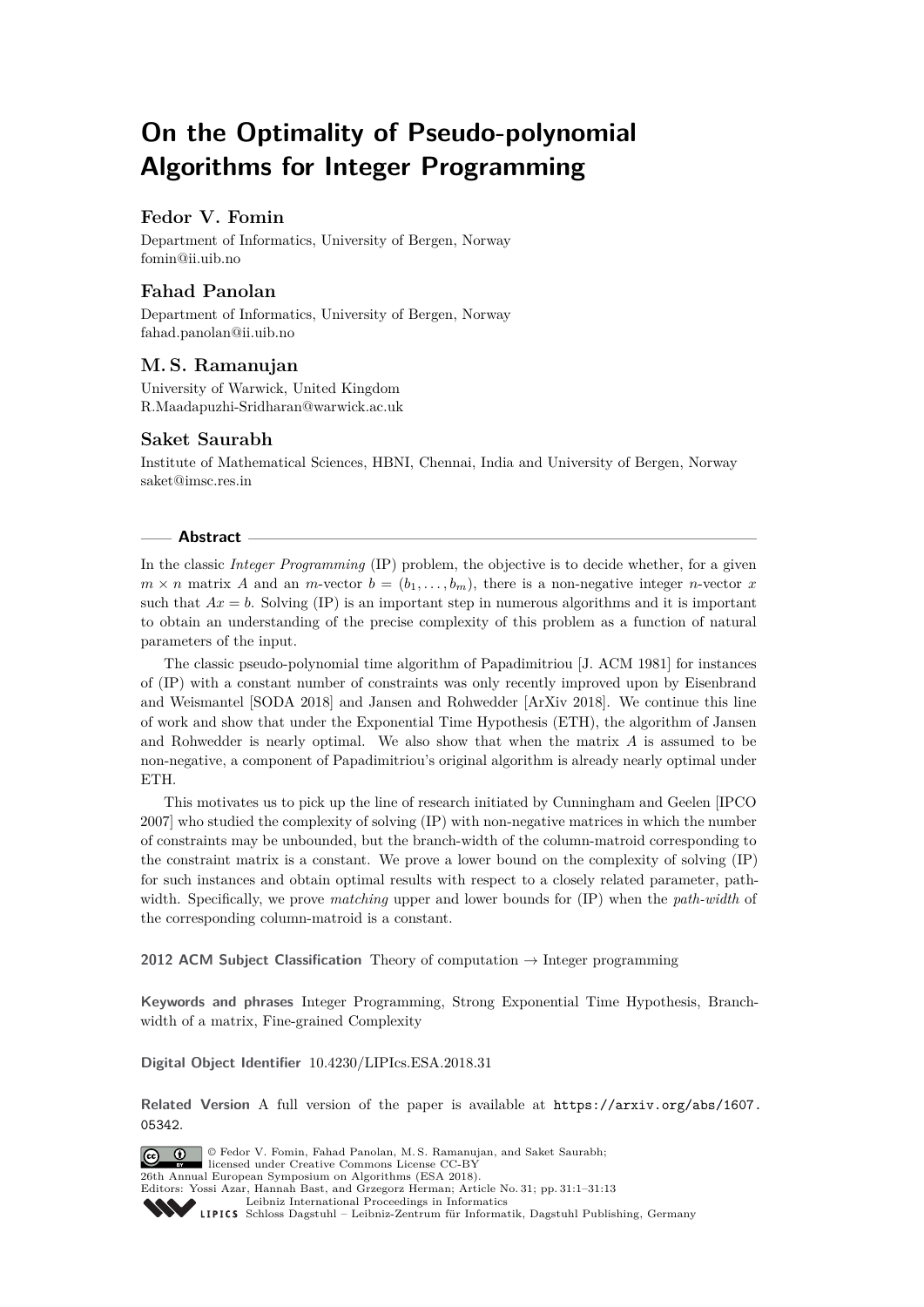#### **31:2 On the Optimality of Pseudo-polynomial Algorithms for IP**

### **1 Introduction**

In the classic *Integer Programming* problem, the input is an *m* × *n* integer matrix *A*, and an *m*-vector  $b = (b_1, \ldots, b_m)$ . We consider the feasibility version of the problem, where the objective is to find a non-negative integer *n*-vector *x* (if one exists) such that  $Ax = b$ . Solving this problem, denoted by (IP), is a fundamental step in numerous algorithms and it is important to obtain an understanding of the precise complexity of this problem as a function of natural parameters of the input. Throughout the paper we denote  $\Delta$  for the largest absolute value of the entries of *A*.

(IP) is known to be NP-hard. However, there are two classic algorithms due to Lenstra [\[13\]](#page-12-1) and Papadimitriou [\[16\]](#page-12-2) solving (IP) in polynomial or pseudo-polynomial time for two important cases when the number of variables and the number of constraints are bounded. These algorithms in some sense complement each other.

The algorithm of Lenstra shows that (IP) is solvable in polynomial time when the number of variables is bounded. Actually, the result of Lenstra is even stronger: (IP) is *fixed-parameter tractable* parameterized by the number of variables. However, the running time of Lenstra's algorithm is doubly exponential in *n*. Later, Kannan [\[12\]](#page-12-3) provided an algorithm for (IP) running in time  $n^{\mathcal{O}(n)}$ . Deciding whether the running time  $n^{\mathcal{O}(n)}$  can be improved to  $2^{\mathcal{O}(n)}$ is a long-standing open question.

Our work is motivated by the complexity analysis of the complementary case when the number of constraints is bounded. (IP) is NP-hard already for  $m = 1$  (the KNAPSACK problem) but solvable in pseudo-polynomial time. In 1981, Papadimitriou [\[16\]](#page-12-2) extended this result by showing that (IP) is solvable in pseudo-polynomial time on instances for which the number of constraints *m* is a constant. The algorithm of Papadimitriou consists of two steps. The first step is combinatorial, showing that if the entries of *A* and *b* are from  $\{0, \pm 1, \ldots, \pm d\}$ and (IP) has a solution, then there is also a solution which is in  $\{0, 1, \ldots, n (md)^{2m+1}\}^n$ . The second, algorithmic step shows that if (IP) has a solution with the maximum entry at most *B*, then the problem is solvable in time  $\mathcal{O}((nB)^{m+1})$ . Thus the total running time of Papadimitriou's algorithm is  $\mathcal{O}(n^{2m+2} \cdot (md)^{(m+1)(2m+1)})$ , where  $d = \max\{\Delta, ||b||_{\infty}\}.$  There was no algorithmic progress on this problem until the very recent breakthrough of Eisenbrand and Weismantel [\[6\]](#page-12-4). They proved the following result.

<span id="page-1-0"></span>**• Proposition 1** (Theorem 2.2, Eisenbrand and Weismantel [\[6\]](#page-12-4)). *(IP) with*  $m \times n$  *matrix A is* solvable in time  $(m \cdot \Delta)^{\mathcal{O}(m)} \cdot ||b||_{\infty}^2$ .

Then, Jansen and Rohwedder improved Proposition [1](#page-1-0) and gave a matching lower bound very recently [\[10\]](#page-12-5).

<span id="page-1-1"></span>**• Proposition 2** (Jansen and Rohwedder [\[10\]](#page-12-5)). *(IP) with*  $m \times n$  *matrix A is solvable in time*  $\mathcal{O}(m\Delta)^m \log(\Delta) \log(\Delta + ||b||_{\infty})$ *. Assuming the Strong Exponential Time Hypothesis (SETH)*, *there is no algorithm for (IP) running in time*  $n^{\mathcal{O}(1)} \cdot \mathcal{O}(m(\Delta + ||b||_{\infty}))^{m-\delta}$  *for any*  $\delta > 0$ *.* 

SETH is the hypothesis that CNF-SAT cannot be solved in time  $(2 - \epsilon)^n m^{\mathcal{O}(1)}$  on *n*variable *m*-clause formulas for any constant  $\epsilon$ . ETH is the hypothesis that 3-SAT cannot be solved in time  $2^{o(n)}$  on *n*-variable formulas. Both ETH and SETH were first introduced in the work of Impagliazzo and Paturi [\[8\]](#page-12-6), which built upon earlier work of Impagliazzo, Paturi and Zane [\[9\]](#page-12-7). One of the natural question is whether the exponential dependence of  $||b||_{\infty}$ can be improved significantly at the cost of super polynomial dependence on *n*. Our first theorem provides a conditional lower bound indicating that any significant improvements are unlikely.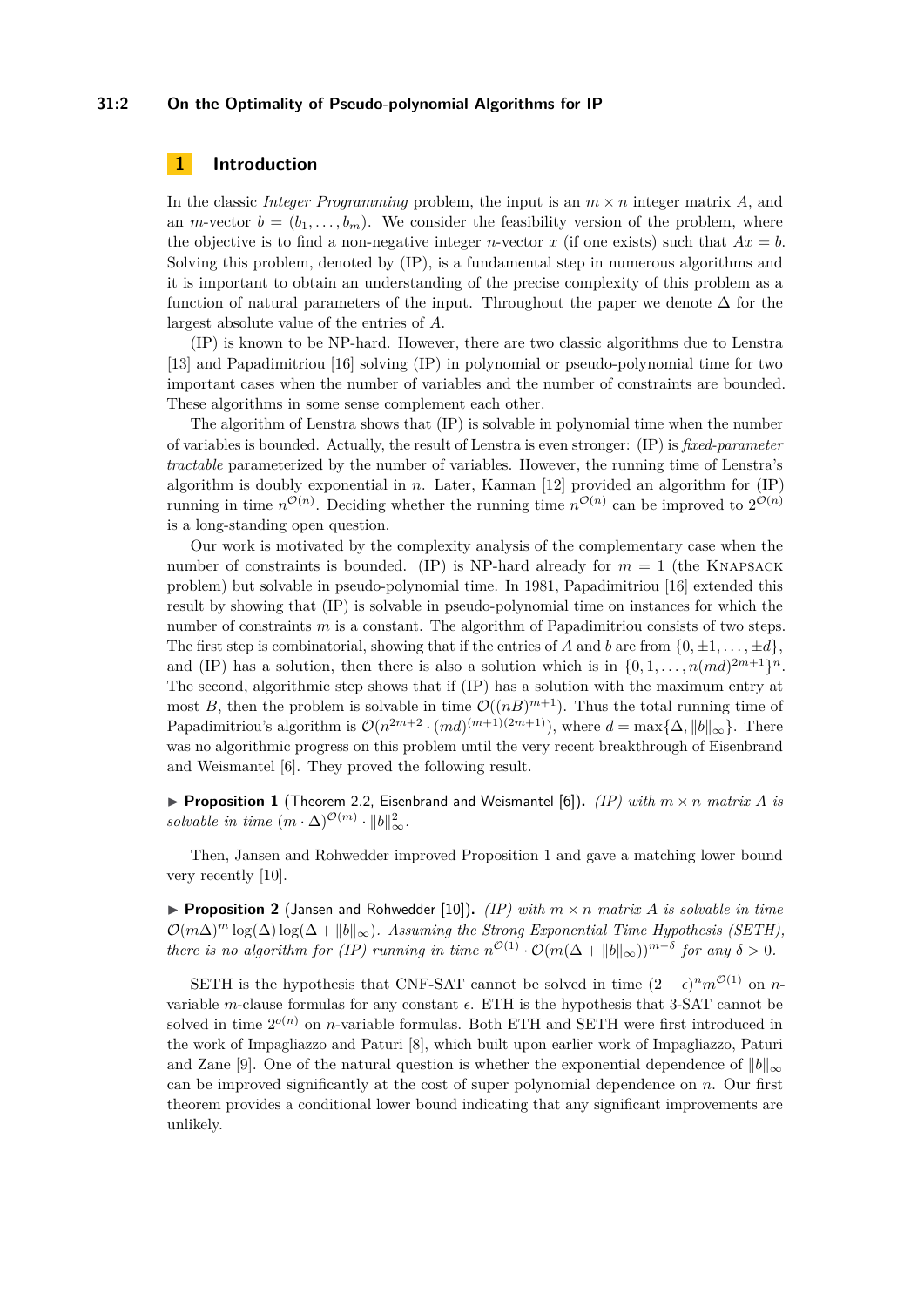#### **F. V. Fomin, F. Panolan, M. S. Ramanujan, and S. Saurabh 31:3**

<span id="page-2-0"></span>**In Theorem 3.** *Unless the Exponential Time Hypothesis (ETH) fails, (IP) with*  $m \times n$ *matrix A cannot be solved in time*  $n^{o(\frac{m}{\log m})} \cdot ||b||_{\infty}^{o(m)}$  *even when the constraint matrix A is non-negative and each entry in any feasible solution is at most* 2*.*

Let us note that since the bound in Theorem [3](#page-2-0) holds for a non-negative matrix *A*, we can always reduce (in polynomial time) the original instance of the problem to an equivalent instance where the maximum value  $\Delta$  in the constraint matrix *A* does not exceed  $||b||_{\infty}$ . Thus Theorem [3](#page-2-0) also implies the conditional lower bound  $n^{o(\frac{m}{\log m})} \cdot (\Delta \cdot ||b||_{\infty})^{o(m)}$ . When  $m = \mathcal{O}(n)$ , our bound also implies the lower bound  $(n \cdot m)^{o(\frac{m}{\log m})} \cdot (\Delta \cdot ||b||_{\infty})^{o(m)}$ . We complement Theorem [3](#page-2-0) by turning our focus to the dependence of algorithms solving (IP) on *m* alone, and obtaining the following theorem.

<span id="page-2-1"></span> $\triangleright$  **Theorem 4.** *Unless ETH fails, (IP) with*  $m \times n$  *matrix A cannot be solved in time*  $f(m) \cdot (n \cdot ||b||_{\infty})^{o(\frac{m}{\log m})}$  for any computable function f. The result holds even when the *constraint matrix A is non-negative and each entry in any feasible solution is at most* 1*.*

Although Theorem [3](#page-2-0) provides a better dependence on  $||b||_{\infty}$ , Theorem [4](#page-2-1) provides much more information on how the complexity of the problem depends on *m*. Since several parameters are involved in this running time estimation, a natural objective is to study the possible tradeoffs between them. For instance, consider the  $\mathcal{O}(m\Delta)^m \log(\Delta) \log(\Delta + ||b||_{\infty})$ time algorithm (Proposition [2\)](#page-1-1) for (IP). A natural follow up question is the following. Could it be that by allowing a significantly worse dependence (a superpolynomial dependence) on *n* and  $||b||_{\infty}$  and an *arbitrary* dependence on *m*, one might be able to improve the dependence on ∆ alone? Theorem [4](#page-2-1) provides a strong argument against such an eventuality. Indeed, since the lower bound of Theorem [4](#page-2-1) holds even for non-negative matrices, it rules out algorithms with running time  $f(m) \cdot \Delta^{o(\frac{m}{\log m})} \cdot (n \cdot ||b||_{\infty})^{o(\frac{m}{\log m})}$ . Therefore, obtaining a subexponential dependence of  $\Delta$  on *m* even at the cost of a superpolynomial dependence of *n* and  $||b||_{\infty}$ on *m*, and an arbitrarily bad dependence on *m* is as hard as obtaining a subexponential algorithm for 3-SAT.

We now motivate our remaining results. It is straightforward to see that when the matrix  $\hat{A}$  happens to be non-negative, the algorithm of Papadimitriou [\[16\]](#page-12-2) runs in time  $\mathcal{O}((n \cdot ||b||_{\infty})^{m+1})$ . Due to Theorems [3](#page-2-0) and [4,](#page-2-1) the dynamic programming step of the algorithm of Papadimitriou for (IP) when the maximum entry in a solution as well as in the constraint matrix is bounded, is already close to optimal. Consequently, any quest for "faster" algorithms for (IP) must be built around the use of additional structural properties of the matrix *A*. Cunningham and Geelen [\[1\]](#page-12-8) introduced such an approach by considering the *branch decomposition* of the matrix *A*. They were motivated by the fact that the result of Papadimitriou can be interpreted as a result for matrices of constant *rank* and branch-width is a parameter which is upper bounded by rank plus one. For a matrix *A*, the *column-matroid* of *A* denotes the matroid whose elements are the columns of *A* and whose independent sets are precisely the linearly independent sets of columns of *A*. We postpone the formal definitions of branch decomposition and branch-width till the next section. For (IP) with a *non-negative* matrix *A*, Cunningham and Geelen [\[1\]](#page-12-8) showed that when the branch-width of the column-matroid of *A* is constant, (IP) is solvable in pseudo-polynomial time.

<span id="page-2-2"></span>**• Proposition 5** (Cunningham and Geelen [\[1\]](#page-12-8)). *(IP) with a non-negative*  $m \times n$  *matrix A given together with a branch decomposition of its column matroid of width k, is solvable in time*  $\mathcal{O}((\|b\|_{\infty} + 1)^{2k}mn + m^2n)$ *.* 

We analyze the complexity of (IP) parameterized by the branch-width of *A*, by making use of SETH.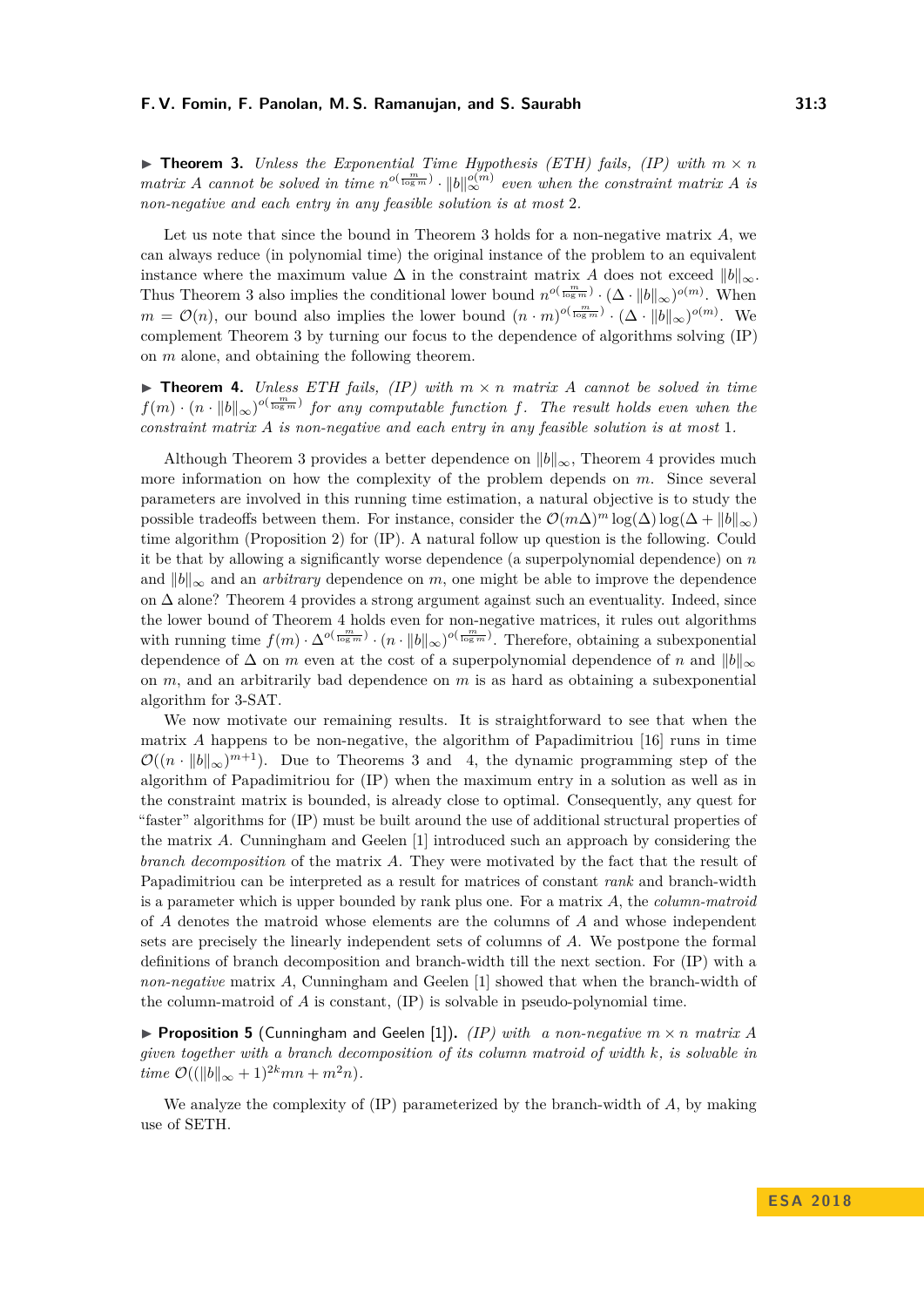#### **31:4 On the Optimality of Pseudo-polynomial Algorithms for IP**

<span id="page-3-0"></span> $\triangleright$  **Theorem 6.** *Unless SETH fails, (IP) with a non-negative*  $m \times n$  *constraint matrix A cannot be solved in time*  $f(\mathsf{bw})(\|\mathbf{b}\|_{\infty}+1)^{(1-\epsilon)\mathsf{bw}}(mn)^{\mathcal{O}(1)}$  *or*  $f(\|\mathbf{b}\|_{\infty})(\|\mathbf{b}\|_{\infty}+1)^{(1-\epsilon)\mathsf{bw}}(mn)^{\mathcal{O}(1)}$ *, for any computable function f. Here* bw *is the branchwidth of the column matroid of A.*

In recent years, SETH has been used to obtain several tight conditional bounds on the running time of algorithms for various optimization problems on graphs of bounded treewidth [\[14\]](#page-12-9). In fact, Theorem [6](#page-3-0) follows from stronger lower bounds we prove using the path-width of *A* as our parameter of interest instead of the branch-width. The parameter *path-width* is closely related to the notion of *trellis-width* of a linear code, which is a parameter commonly used in coding theory [\[7\]](#page-12-10). For a matrix  $A \in \mathbb{R}^{m \times n}$ , computing the path-width of the column matroid of *A* is equivalent to computing the trellis-width of the linear code generated by *A*. Roughly speaking, the path-width of the column matroid of *A* is at most *k*, if there is a permutation of the columns of  $A$  such that in the matrix  $A'$  obtained from  $A$  by applying this column-permutation, for every  $1 \leq i \leq n-1$ , the *dimension* of the subspace of  $\mathbb{R}^m$ obtained by taking the intersection of the subspace of  $\mathbb{R}^m$  spanned by the first *i* columns with the subspace of  $\mathbb{R}^m$  spanned by the remaining columns, is at most  $k-1$ .

The value of the parameter path-width is always at least the value of branch-width and thus Theorem [6](#page-3-0) follows from the following theorems.

<span id="page-3-2"></span> $\triangleright$  **Theorem 7.** *Unless SETH fails, (IP) with even a non-negative*  $m \times n$  *constraint matrix*  $A$ *cannot be solved in time*  $f(k)(\|b\|_{\infty}+1)^{(1-\epsilon)k}(mn)^{\mathcal{O}(1)}$  *for any computable function f and*  $\epsilon > 0$ *, where k is the path-width of the column matroid of A.* 

<span id="page-3-1"></span> $\triangleright$  **Theorem 8.** *Unless SETH fails, (IP) with even a non-negative*  $m \times n$  *constraint matrix A cannot be solved in time*  $f(||b||_{\infty})(||b||_{\infty} + 1)^{(1-\epsilon)k}(mn)^{\mathcal{O}(1)}$  *for any computable function f* and  $\epsilon > 0$ , where *k* is the path-width of the column matroid of A.

Although the proofs of both lower bounds have a similar structure, we believe that there are sufficiently many differences in the proofs to warrant stating and proving them separately.

Note that although there is still a gap between the upper bound of Cunningham and Geelen from Proposition [5](#page-2-2) and the lower bound provided by Theorem [6,](#page-3-0) the lower bounds given in Theorems [8](#page-3-1) and [7](#page-3-2) are asymptotically tight in the following sense. The proof of Cunningham and Geelen in [\[1\]](#page-12-8) actually implies the upper bound stated in Theorem [9.](#page-3-3) We provide a self-contained proof in the appended full version of the paper for the reader's convenience.

<span id="page-3-3"></span> $\triangleright$  **Theorem 9.** *(IP) with non-negative*  $m \times n$  *matrix A given together with a path decomposition of its column matroid of width k is solvable in time*  $\mathcal{O}((\Vert b \Vert_{\infty} + 1)^{k+1}mn + m^2n)$ *.* 

Then by Theorem [7,](#page-3-2) we cannot relax the  $(\|b\|_{\infty} + 1)^k$  factor in Theorem [9](#page-3-3) even if we allow in the running time an arbitrary function depending on *k*, while Theorem [8](#page-3-1) shows a similar lower bound in terms of  $||b||_{\infty}$  instead of *k*. Put together the results imply that no matter how much one is allowed to compromise on either the path-width or the bound on  $||b||_{\infty}$ , it is unlikely that the algorithm of Theorem [9](#page-3-3) can be improved.

The path-width of matrix *A* does not exceed its rank and thus the number of constraints in (IP). Hence, similar to Proposition [5,](#page-2-2) Theorem [9](#page-3-3) generalizes the result of Papadimitriou when restricted to non-negative matrices. Also we note that the assumption of non-negativity is unavoidable (without any further assumptions such as a bounded domain for the variables) in this setting because (IP) is NP-hard when the constraint matrix *A* is allowed to have negative values (in fact even when restricted to  $\{-1,0,1\}$ ) and the branchwidth of the column matroid of *A* is at most 3. A close inspection of the instances they construct in their NP-hardness reduction shows that the column matroids of the resulting constraint matrices are in fact direct sums of circuits, implying that even their *path-width* is bounded by 3.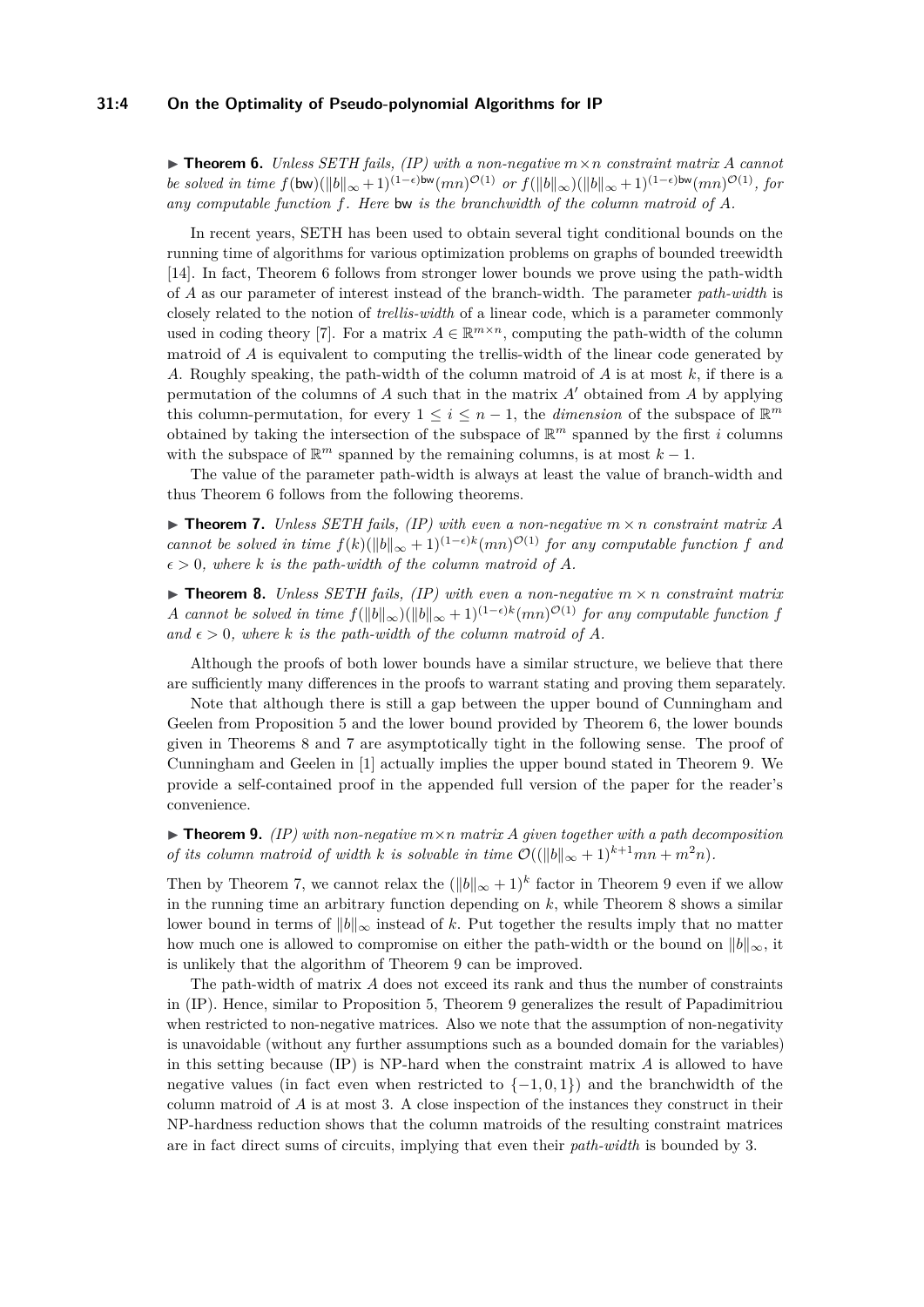## **2 Preliminaries**

We use  $\mathbb{Z}_{\geq 0}$  and  $\mathbb R$  to denote the set of non negative integers and real numbers, respectively. For any positive integer *n*, we use [*n*] and  $\mathbb{Z}_n$  to denote the sets  $\{1, \ldots, n\}$  and  $\{0, 1, \ldots, n-1\}$ , respectively. For convenience, we say that  $[0] = \emptyset$ . For any two vectors  $b, b' \in \mathbb{R}^m$  and  $i \in [m]$ , we use  $b[i]$  to denote the  $i^{th}$  coordinate of *b* and we write  $b' \leq b$ , if  $b'[i] \leq b[i]$  for all  $i \in [m]$ . We often use 0 to denote the zero-vector whose length will be clear from the context. For a matrix  $A \in \mathbb{R}^{m \times n}$ ,  $I \subseteq [m]$  and  $J \subseteq [n]$ ,  $A[I, J]$  denote the submatrix of *A* obtained by the restriction of *A* to the rows indexed by *I* and columns indexed by *J*. The notion of the branch-width of graphs, and implicitly of matroids, was introduced by Robertson and Seymour in [\[17\]](#page-12-11). Let  $M = (U, \mathcal{F})$  be a matroid with universe set U and family F of independent sets over  $U$ . We use  $r_M$  to denote the rank function of  $M$ . That is, for any  $S \subseteq U$ ,  $r_M(S) = \max_{S' \subseteq S, S' \in \mathcal{F}} |S'|$ . For  $X \subseteq U$ , the *connectivity function* of *M* is defined as  $\lambda_M(X) = r_M(X) + r_M(U \setminus X) - r_M(U) + 1$ .

For matrix  $A \in \mathbb{R}^{m \times n}$ , we use  $M(A)$  to denote the column-matroid of A. In this case the connectivity function  $\lambda_{M(A)}$  has the following interpretation. For  $E = \{1, \ldots, n\}$  and *X* ⊆ *E*, we define  $S(A, X) = \text{span}(A|X) \cap \text{span}(A|E \setminus X)$ , where  $A|X$  is the set of columns of *A* restricted to *X* and span( $A|X$ ) is the subspace of  $\mathbb{R}^m$  spanned by the columns  $A|X$ . It is easy to see that the dimension of  $S(A, X)$  is equal to  $\lambda_{M(A)}(X) - 1$ .

A tree is *cubic* if its internal vertices all have degree 3. A *branch decomposition* of matroid *M* with universe set  $U$  is a cubic tree  $T$  and mapping  $\mu$  which maps elements of  $U$  to leaves of *T*. Let *e* be an edge of *T*. Then the forest  $T - e$  consists of two connected components  $T_1$  and  $T_2$ . Thus every edge *e* of *T* corresponds to the partitioning of *U* into two sets  $X_e$ and  $U \setminus X_e$  such that  $\mu(X_e)$  are the leaves of  $T_1$  and  $\mu(U \setminus X_e)$  are the leaves of  $T_2$ . The *width* of edge *e* is  $\lambda_M(X_e)$  and the width of branch decomposition  $(T, \mu)$  is the maximum edge width, where maximum is taken over all edges of *T*. Finally, the *branch-width* of *M* is the minimum width taken over all possible branch decompositions of *M*.

The *path-width* of a matroid is defined as follows. Recall that a *caterpillar* is a tree which is obtained from a path by attaching leaves to some vertices of the path. Then the path-width of a matroid is the minimum width of a branch decomposition  $(T, \mu)$ , where *T* is a cubic caterpillar. Let us note that every mapping of elements of a matroid to the leaves of a cubic caterpillar corresponds to an ordering of these elements. Jeong, Kim, and Oum [\[11\]](#page-12-12) gave a constructive fixed-parameter tractable algorithm to construct a path decomposition of width at most *k* for a column matroid of a given matrix.

For  $q \geq 3$ , let  $\delta_q$  be the infimum of the set of constants *c* for which there exists an algorithm solving  $q$ -SAT with *n* variables and *m* clauses in time  $2^{cn} \cdot m^{\mathcal{O}(1)}$ . The *Exponential*-*Time Hypothesis (ETH)* and *Strong Exponential-Time Hypothesis (SETH)* are then formally defined as follows. ETH conjectures that  $\delta_3 > 0$  and SETH that  $\lim_{q \to \infty} \delta_q = 1$ .

## **3 ETH lower bounds on pseudopolynomial solvability of (IP)**

In this section we prove Theorem [4.](#page-2-1) Here, we give a brief overview of the reduction and the intuition behind it. We use the ETH based lower bound result of Marx [\[15\]](#page-12-13) for PARTITIONED SUBGRAPH ISOMORPHISM. For two graphs *G* and *H*, a map  $\phi: V(G) \mapsto V(H)$ is called a *subgraph isomorphism* from *G* to *H*, if  $\phi$  is injective and for any  $\{u, v\} \in E(G)$ .  $\{\phi(u), \phi(v)\}\in E(H)$ . In the PARTITIONED SUBGRAPH ISOMORPHISM problem, the input consists of two graphs  $G, H$ , a bijection  $c_G: V(G) \mapsto [\ell]$  and a function  $c_H: V(H) \mapsto [\ell]$ , where  $\ell = |V(G)|$  and the objective is to decide whether there a subgraph isomorphism  $\phi$ from *G* to *H* such that for any  $v \in V(G)$ ,  $c_G(v) = c_H(\phi(v))$ .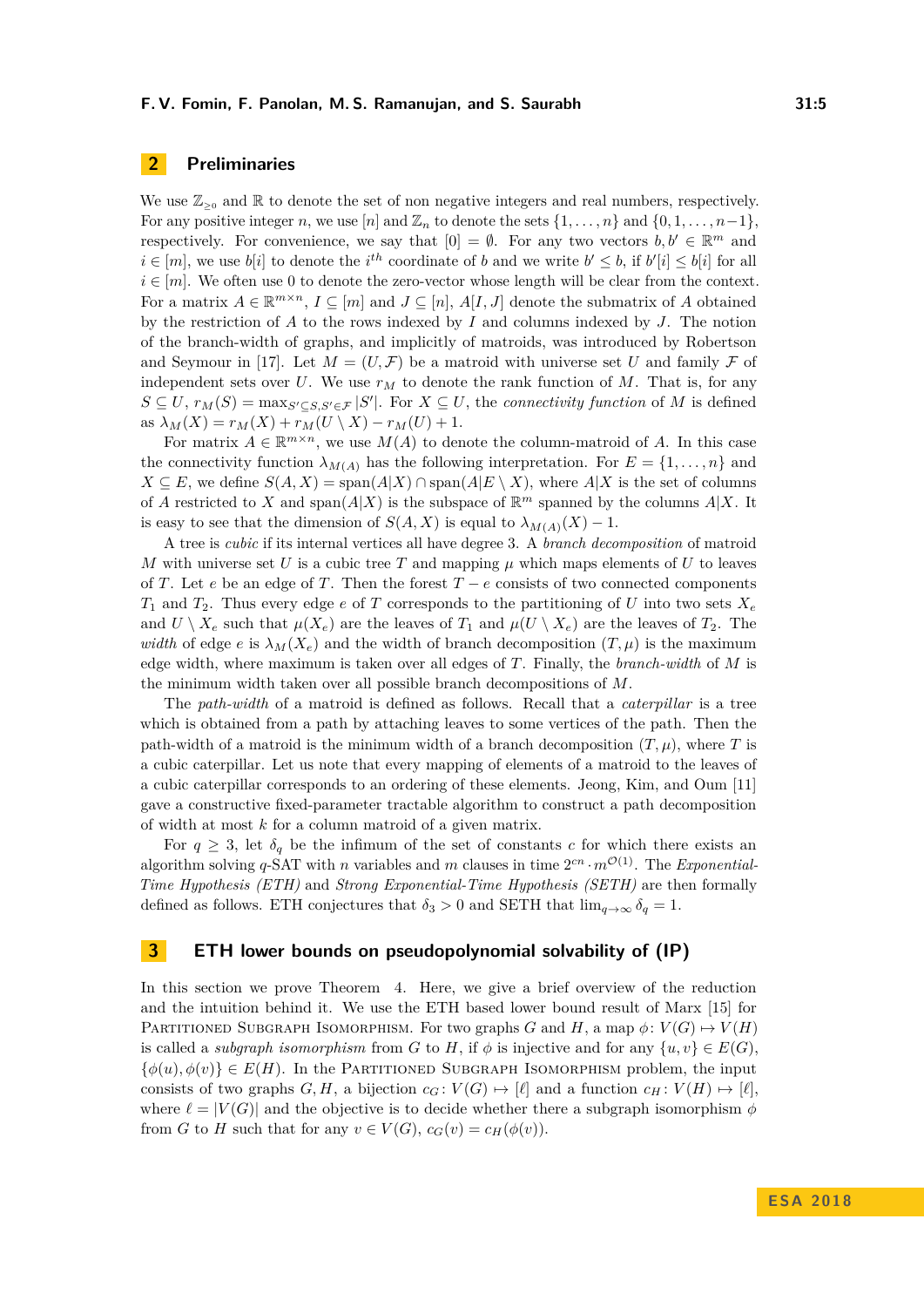#### **31:6 On the Optimality of Pseudo-polynomial Algorithms for IP**

I **Lemma 10** ([\[15\]](#page-12-13))**.** *If* Partitioned Subgraph Isomorphism *can be solved in time*  $f(G)n^{o(\frac{k}{\log k})}$ , where *f* is an arbitrary function,  $n = |V(H)|$  and  $k = |E(G)|$ , then ETH fails.

To prove Theorem [4](#page-2-1) we give a polynomial time reduction from Partitioned Sub-GRAPH ISOMORPHISM to (IP) such that for every instance  $(G, H, c_G, c_H)$  of PARTITIONED SUBGRAPH ISOMORPHISM the reduction outputs an instance of  $(IP)$  where the constraint matrix has dimension  $\mathcal{O}(|E(G)|) \times \mathcal{O}(|E(H)|)$  and the largest value in the target vector is  $max\{|E(H)|, |V(H)|\}.$ 

Let  $(G, H, c_G, c_H)$  be an instance of PARTITIONED SUBGRAPH ISOMORPHISM. Let  $k = |E(G)|$  and  $n = |V(H)|$ . We construct an instance  $Ax = b$  of (IP) from  $(G, H, c_G, c_H)$  in polynomial time. Without loss of generality we assume that  $[n] = V(H)$  and that there are no isolated vertices in *G*. Hence, the number of vertices in *G* is at most 2*k*. Let  $m = |E(H)|$ . For each  $e \in E(H)$  we assign a unique integer from [*m*]. Let  $\alpha: E(H) \mapsto [m]$  be the bijection which represents the assignment mentioned above. For any  $i, j \in [\ell]$ , we use  $E_H(i, j)$  as a shorthand for the set of edges of *H* between  $c_H^{-1}(i)$  and  $c_H^{-1}(j)$ . Finally, for ease of presentation we let  $\{v_1, \ldots, v_\ell\} = V(G)$  and  $c_G(v_i) = i$  for all  $i \in [\ell],$  where  $\ell = |V(G)|$ .

We now formally define the (IP) instance output by our reduction. The set of indeterminants *x* of the (IP) instance is  $\{x(\{a,b\}, c_H(a), c_H(b)) : \{a,b\} \in E(H)\}$ . Notice that for any  $\{a,b\} \in E(H)$ , there are two indeterminants  $x(\{a,b\}, c_H(a), c_H(b))$  and  $x(\{a,b\}, c_H(b), c_H(a))$ associated with it. Thus the cardinality of *x* is upper bounded by  $2|E(H)| = 2m$ . Recall that  $\{v_1, \ldots, v_\ell\} = V(G)$  and  $c_G(v_i) = i$  for all  $i \in [\ell],$  where  $\ell = |V(G)|$ . For each  $v_i \in V(G)$  we define  $2d_G(v_i) - 1$  many constraints as explained below. Let  $r = d_G(v_i)$  and  $N_G(v_i) = \{v_{j_1}, \ldots, v_{j_r}\}.$  The constraints for  $v_i \in V(G)$  are the following. For all  $q \in [r]$ ,

$$
\sum_{e \in E_H(i,j_q)} x(e,i,j_q) = 1 \tag{1}
$$

The constraints of the form above encode the "selection" constraint in PARTITIONED SUBGRAPH ISOMORPHISM, which says that for every edge  $\{i, j\}$  in *G*, we must pick an edge in *H* which has one endpoint in color class *i* and the other in color class *j*. For all  $q \in [r-1]$ ,

$$
\sum_{\substack{\{a,b\} \in E_H(i,j_q) \\ a \in c_H^{-1}(i)}} a \cdot x(\{a,b\}, i, j_q) + \sum_{\substack{\{a,b'\} \in E_H(i,j_{q+1}) \\ a \in c_H^{-1}(i)}} (n-a) \cdot x(\{a,b'\}, i, j_{q+1}) = n \tag{2}
$$

For each  $\{v_i, v_j\} \in E(G)$  with  $i < j$ , we define the following constraint in the (IP) instance.

$$
\sum_{\substack{\{a,b\} \in E_H(i,j) \\ a \in c_H^{-1}(i)}} \alpha(\{a,b\}) \cdot x(\{a,b\},i,j) + \sum_{\substack{\{a,b\} \in E_H(i,j) \\ b \in c_H^{-1}(j)}} (m - \alpha(\{a,b\})) \cdot x(\{a,b\},j,i) = m \quad (3)
$$

The two sets of constraints above enforce the property that for any color class  $i$  in  $H$ , the set of edges that we have selected in the solution among those with exactly one endpoint in *i*, in fact have the same endpoint in the color class *i*. Together these constraints allow one to reconstruct the solution to the Partitioned Subgraph Isomorphism instance from a feasible solution for the resulting (IP) instance. Clearly, the number of rows in *A* is  $|E(G)| + \sum_{v \in V(G)} 2d_G(v) - 1 \leq 5k$  and number of columns in *A* is 2*m*. In order to prove Theorem [4,](#page-2-1) we first show that  $(G, H, c_G, c_H)$  is a YES instance of PARTITIONED SUBGRAPH ISOMORPHISM if and only if  $Ax = b, x \ge 0$  is feasible and if  $Ax = b, x \ge 0$  is feasible, then for any solution  $x^*$ , each entry of  $x^*$  belongs to  $\{0, 1\}$ .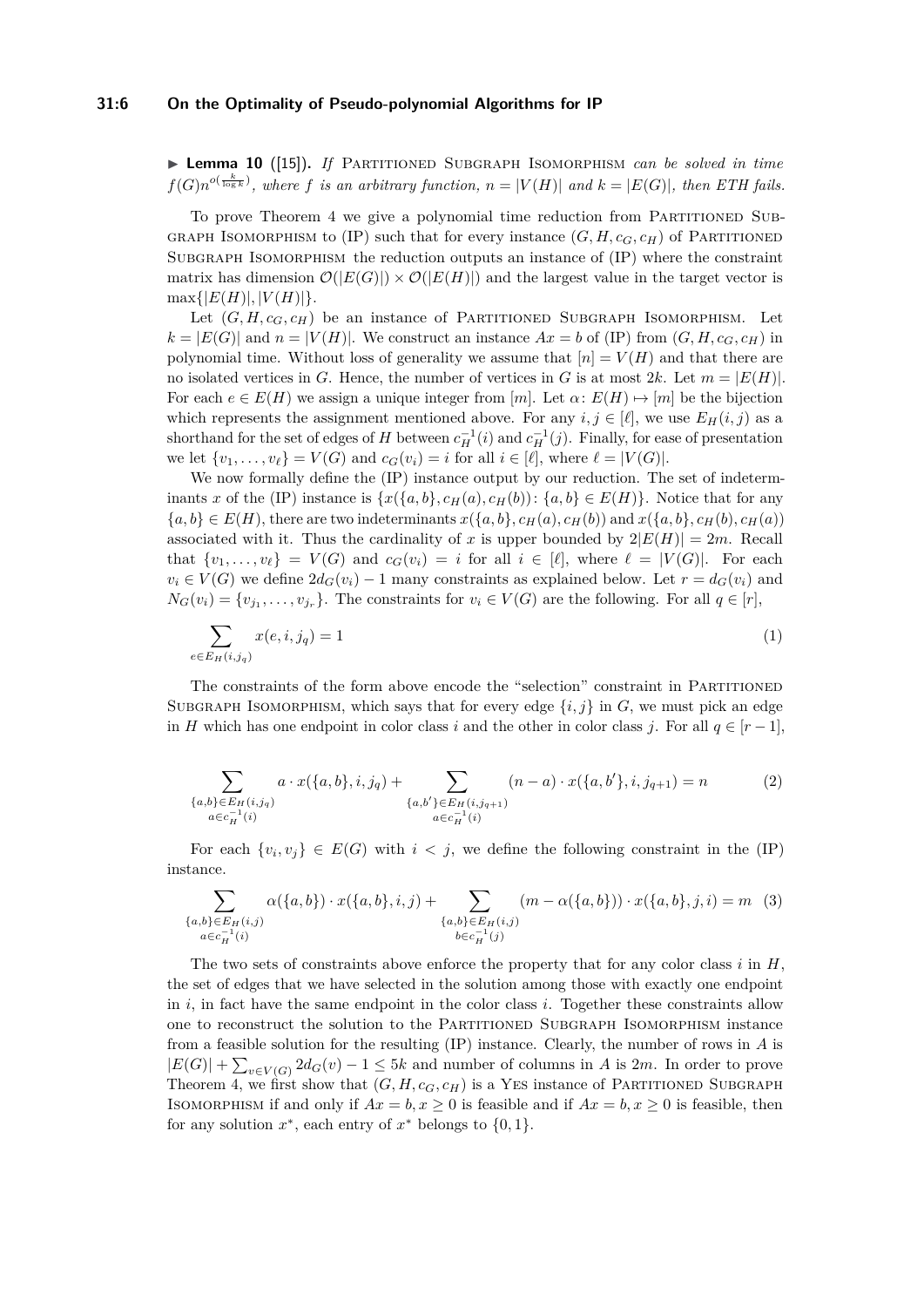### **4 Path-width parameterization: SETH bounds**

We prove Theorems [7](#page-3-2) and [8](#page-3-1) by giving reductions from CNF-SAT. At this point, one might be tempted to start the reduction from *k*-CNF SAT as seen in [\[2\]](#page-12-14). However, the fact that in our case we also need to control the path-width of the reduced instance poses serious technical difficulties if one were to take this route. Therefore, we take a different route and reduce from CNF-SAT which allows us to construct appropriate gadgets for propagation of consistency in our instance while simultaneously controlling the path-width. Moreover, the parameters in the reduced instances are required to obey certain strict conditions. For example, the reduction we give to prove Theorem [7](#page-3-2) must output an instance of (IP), where the path-width of the column matroid  $M(A)$  of the constraint matrix  $A$  is a constant and the upper bound on the largest entry in *b* depends on the path-width. Similarly, in the reduction used to prove Theorem [8,](#page-3-1) we need to construct an instance of (IP) where the largest entry in the target vector is upper bounded by a constant. These stringent requirements on the parameters make the SETH-based reductions quite challenging. However, reductions under SETH are allowed to take super polynomial time – they can even take  $2^{(1-\epsilon)n}$  time for some  $\epsilon > 0$ , where *n* is the number of variables in the instance of CNF-SAT. This freedom to avail exponential time in SETH-based reductions is used crucially in the proofs of Theorems [7](#page-3-2) and [8.](#page-3-1)

Now we give an overview of the reduction used to prove Theorem [7.](#page-3-2) Let  $\psi$  be an instance of CNF-SAT with *n* variables and *m* clauses. Given  $\psi$  and a fixed constant  $c > 2$ , we construct an instance  $A_{(\psi,c)}x = b_{(\psi,c)}$ ,  $x \ge 0$  of (IP) satisfying certain properties. Since for every  $c \geq 2$ , we have a different  $A_{(\psi,c)}$  and  $b_{(\psi,c)}$ , this can be viewed as a family of instances of (IP). In particular our main technical lemma is the following.

<span id="page-6-0"></span> $\blacktriangleright$  **Lemma 11.** Let  $\psi$  be an instance of CNF-SAT with *n* variables and *m* clauses. Let  $c \geq 2$  be *a* fixed integer. Then, in time  $\mathcal{O}(m^2 2^{\frac{n}{c}})$ , we can construct an instance  $A_{(\psi,c)}x = b_{(\psi,c)}$ ,  $x \ge 0$ , *of (IP) with the following properties.*

(a.)  $\psi$  *is satisfiable if and only if*  $A_{(\psi,c)}x = b_{(\psi,c)}, x \ge 0$  *is feasible.* 

**(b.)** *The matrix*  $A_{(\psi,c)}$  *is non-negative and has dimension*  $\mathcal{O}(m) \times \mathcal{O}(m 2^{\frac{n}{c}})$ *.* 

(c.) *The path-width of the column matroid of*  $A_{(\psi,c)}$  *is at most*  $c+4$ *.* 

(d.) The largest entry in  $b_{(\psi,c)}$  is at most  $2^{\lceil \frac{n}{c} \rceil} - 1$ .

Once we have Lemma [11,](#page-6-0) we prove Theorem [7](#page-3-2) using the fact that if we have an algorithm A solving (IP) in time  $f(k)(\|b\|_{\infty}+1)^{(1-\epsilon)k}(mn)^{a}$  for some  $\epsilon, a > 0$ , then we can use this algorithm to refute SETH. In particular, given an instance  $\psi$  of CNF-SAT, we choose an appropriate *c* depending only on  $\epsilon$  and *a*, construct an instance  $A_{(\psi,c)}x = b_{(\psi,c)}, x \ge 0$ , of (IP), and run A on it. Our careful choice of *c* will imply a faster algorithm for CNF-SAT, refuting SETH. More formally, we choose *c* to be an integer such that  $(1 - \epsilon) + \frac{4(1 - \epsilon)}{c} + \frac{a}{c} < 1$ . Then the total running time to test whether  $\psi$  is satisfiable, is the time require to construct  $A_{(\psi,c)}x = b_{(\psi,c)}$ ,  $x \ge 0$  plus the time required by A to solve the constructed instance of (IP). That is, the time required to test whether  $\psi$  is satisfiable is

$$
\mathcal{O}(m^2 2^{\frac{n}{c}}) + f(c+4) 2^{\frac{n}{c}(1-\epsilon)(c+4)} 2^{\frac{a\cdot n}{c}} m^{\mathcal{O}(1)} = 2^{\left((1-\epsilon) + \frac{4(1-\epsilon)}{c} + \frac{a}{c}\right)n} m^{\mathcal{O}(1)} = 2^{\epsilon'n} m^{\mathcal{O}(1)},
$$

where  $\epsilon' < 1$  is a constant depending on the choice of *c*. It is important to note that the utility of the reduction described in Lemma [11](#page-6-0) is extremely sensitive to the value of the numerical parameters involved. In particular, even when the path-width blows up slightly, say up to  $\delta c$ , or when the largest entry in  $b_{(\psi, c)}$  blows up slightly, say up to  $2^{\delta \frac{n}{c}}$ , for some *δ >* 1, then the calculation above will *not* give us the desired refutation of SETH. Thus, the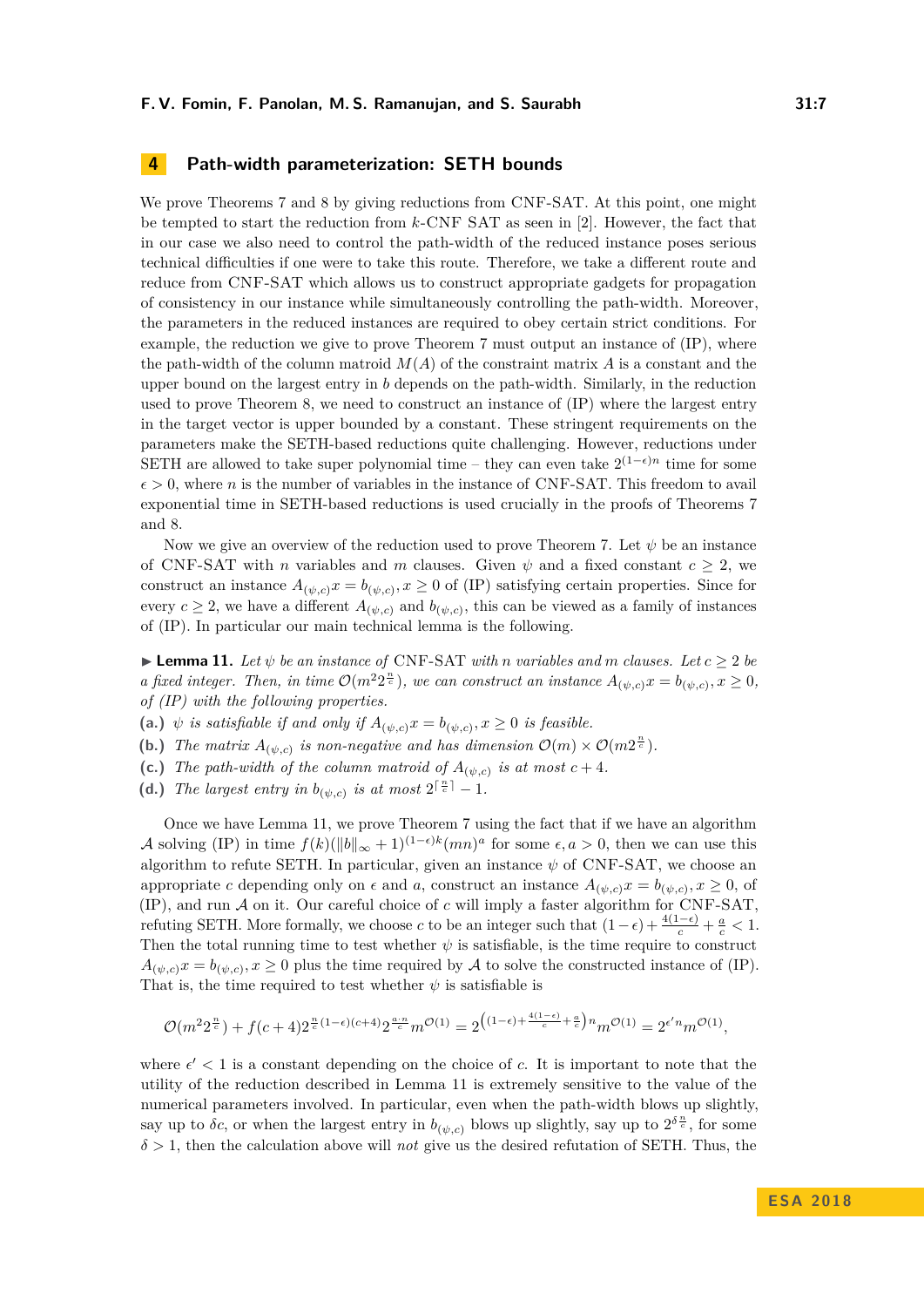#### **31:8 On the Optimality of Pseudo-polynomial Algorithms for IP**

challenging part of the reduction described in Lemma [11](#page-6-0) is making it work under these strict restrictions on the relevant parameters and we focus on this part in the extended abstract.

As stated in Lemma [11,](#page-6-0) in our reduction, we need to obtain a constraint matrix with small path-width. An important first step towards this is understanding what a matrix of small path-width looks like. We first give an intuitive description of the structure of such matrices. Let *A* be a  $m \times n$  matrix of small path-width and let  $M(A)$  be the column matroid of *A*. For any  $i \in \{1, \ldots, n-1\}$ , let  $A | \{1, \ldots i\}$  denote the set of columns (or vectors) in *A* whose index is at most *i* (that is, the first *i* columns) and let  $A | \{i + 1, \ldots n\}$  denote the set of columns with index strictly greater than *i*. The path-width of  $M(A)$  is at most  $\max_i \dim \langle \text{span}(A | \{1, \ldots, i\}) \cap \text{span}(A | \{i+1, \ldots, n\}) \rangle + 1$ . Consequently, in order to obtain a bound on the pathwidth, it is sufficient to bound  $\dim(\text{span}(A|\{1,\ldots,i\}) \cap \text{span}(A|\{i+\})$  $1, \ldots, n$ ) for every  $i \in [n]$ .

The construction used in Lemma [11](#page-6-0) takes as input an instance *ψ* of CNF-SAT with *n* variables and a fixed integer  $c \geq 2$ , and outputs an instance  $A_{(\psi,c)}x = b_{(\psi,c)}$ ,  $x \geq 0$ , of (IP), that satisfies all four properties of the lemma. Let *X* denote the set of variables in the input CNF-formula  $\psi = C_1 \wedge C_2 \wedge \ldots \wedge C_m$ . For the purposes of the present discussion we assume that *c* divides *n*. We partition the variable set *X* into *c* blocks  $X_0, \ldots, X_{c-1}$ , each of size  $\frac{n}{c}$ . Let  $\mathcal{X}_i, i \in \{0, \ldots, c-1\}$ , denote the set of assignments of variables corresponding to  $X_i$ . Set  $\ell = \frac{n}{c}$  and  $L = 2^{\ell}$ . Clearly, the size of  $\mathcal{X}_i$  is upper bounded by  $2^{\frac{n}{c}} = 2^{\ell} = L$ . We denote the assignments in  $\mathcal{X}_i$  by  $\phi_0(X_i), \phi_1(X_i), \ldots, \phi_{L-1}(X_i)$ . To construct the matrix  $A_{(\psi, c)}$ , we view "each of these assignments as a different assignment for each clause". In other words we have separate sets of variables in the constraints corresponding to different pairs  $(C_r, X_i)$ , where  $C_r$  is a clause and  $X_i$  is a block in the partition of X. That is for each clause  $C_r$  and block  $X_i$ , we have variables  $\{y_{C_r,i,a} \mid a \in \mathbb{Z}_{2L}\}\$ . In other words for each  $C_r$  and assignment  $\phi_a(X_i)$ ,  $a \in \mathbb{Z}_L$ , we have two variables  $y_{C_r,i,2a}$  and  $y_{C_r,i,2a+1}$ . For any clause  $C_r$ ,  $i \in \mathbb{Z}_c$  and  $a \in \mathbb{Z}_{2L}$ , assigning value 1 to  $y_{C,i,a}$  corresponds to choosing an assignment  $\phi_{\lfloor \frac{a}{2} \rfloor}(X_i)$  for  $X_i$ . In our reduction we will create the following set of constraints.

<span id="page-7-0"></span>
$$
\sum_{\substack{i \in [c], a \in \mathbb{Z}_{2L} \text{ such that} \\ a \text{ is even and} \\ \phi_{\lfloor \frac{a}{2} \rfloor}(X_i) \text{ satisfies } C}} y_{C,i,a} = 1 \quad \text{for all } C \in \mathcal{C} \\ \sum_{a \in \mathbb{Z}_{2L}} y_{C,i,a} = 1 \quad \text{for all } C \in \mathcal{C} \text{ and } i \in \mathbb{Z}_c \tag{5}
$$

Equation [\(4\)](#page-7-0) takes care of satisfiability of clauses, while Equation [\(5\)](#page-7-0) allows us to pick only one assignment from  $\{\phi_0(X_i), \phi_1(X_i), \dots, \phi_{L-1}(X_i)\}$  per clause *C* and block  $X_i$ . Note that this implies that we will choose an assignment in  $\mathcal{X}_i$  for each clause  $C_r$ . That way we might choose  $m$  assignments from  $\mathcal{X}_i$  corresponding to  $m$  different clauses. However, for the backward direction of the proof, it is important that we choose the *same* assignment from  $\mathcal{X}_i$ for each clause. This will ensure that we have selected an assignment to the variables in *X<sup>i</sup>* . Towards this we will have a third set of constraints as follows.

<span id="page-7-1"></span>
$$
\sum_{a \in \mathbb{Z}_{2L}} \left( \lfloor \frac{a}{2} \rfloor \cdot y_{C_r, i, a} \right) + \left( (L - 1 - \lfloor \frac{a}{2} \rfloor) y_{C_{r+1}, i, a} \right) = L - 1 \,\forall r \in [m - 1], \, i \in \mathbb{Z}_c \tag{6}
$$

Equation [\(6\)](#page-7-1) enforce consistencies of assignments of blocks across clauses in a *sequential* manner. That is, for any block  $X_i$ , we make sure that the two variables set to 1 corresponding to  $(C_r, X_i)$  and  $(C_{r+1}, X_i)$  are consistent for any  $r \in \{1, \ldots, m-1\}$ , as opposed to checking the consistency for every pair  $(C_r, X_i)$  and  $(C_{r'}, X_i)$  for  $r \neq r'$ . Thus in some sense these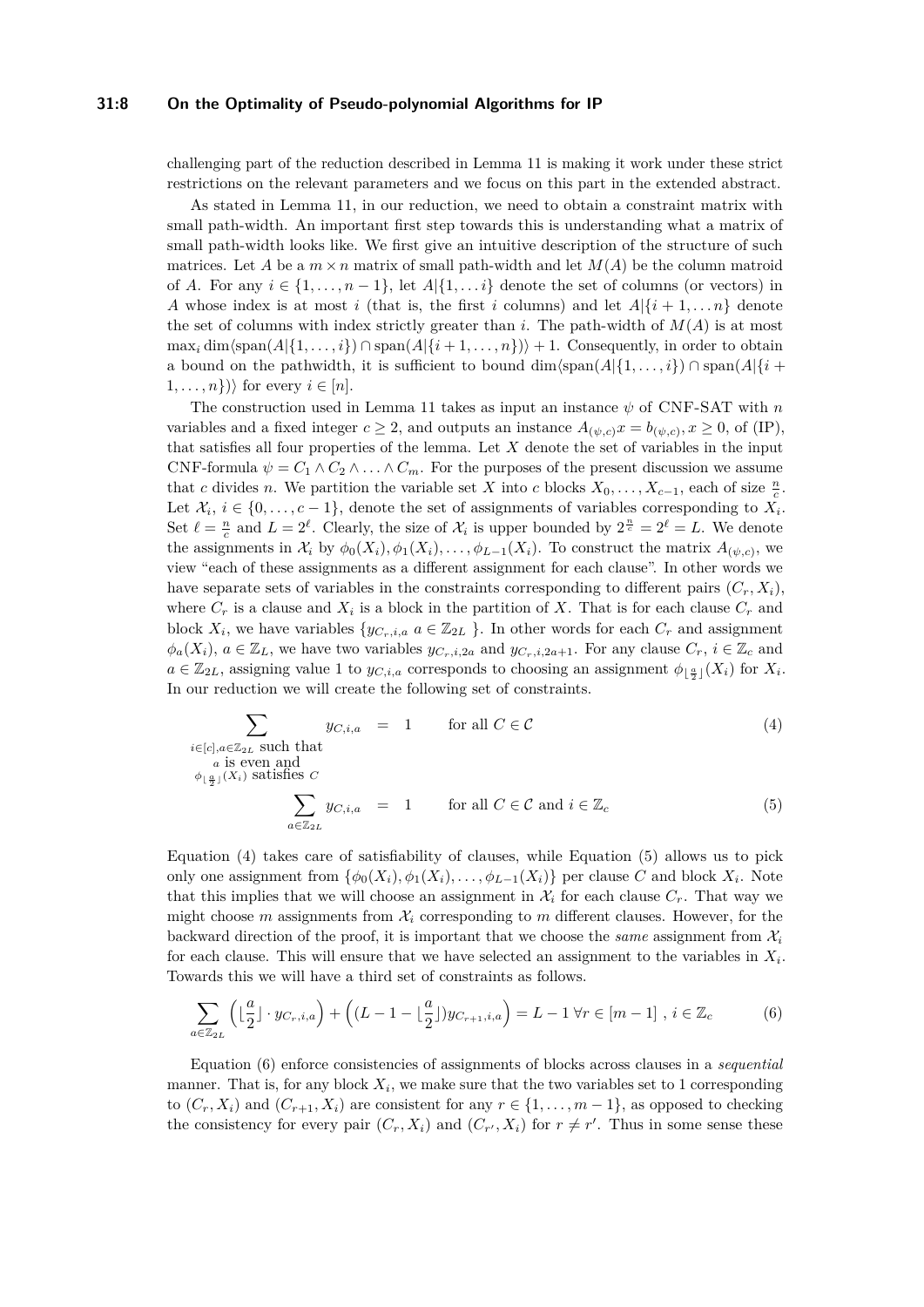#### **F. V. Fomin, F. Panolan, M. S. Ramanujan, and S. Saurabh 31:9**

consistencies *propagate*. Furthermore, the idea of making consistency in a sequential manner also allows us to bound the path-width of column matroid of  $A_{(\psi,c)}$  by  $c+4$ .

The proof technique for Theorem [8](#page-3-1) is similar to that for Theorem [7.](#page-3-2) This is achieved by modifying the matrix  $A_{(\psi,c)}$  constructed in the reduction described for Lemma [11.](#page-6-0) The largest entry in  $A_{(\psi,c)}$  is  $2^{\frac{n}{c}-1}$  (see Equation [\(6\)](#page-7-1)). So each of these values can be represented by a binary string of length at most  $\ell = \frac{n}{c}$ . We remove each row, say row indexed by  $\gamma$ , with entries greater than 1 and replace it with  $\frac{n}{c}$  rows,  $\gamma_1, \ldots, \gamma_\ell$ . Where, for any *j*, if the value  $A_{(\psi,c)}[\gamma,j] = W$  then  $A_{(\psi,c)}[\gamma_k,j] = \eta_k$ , where  $\eta_k$  is the  $k^{th}$  bit in the  $\ell$ -sized binary representation of *W*. This modification reduces the largest entry in  $A_{(\psi,c)}$  to 1 and increases the path-width from constant to approximately *n*. Finally, we set all the entries in  $b_{(\psi,c)}$  to be 1. This concludes the overview of our reductions.

### **4.1 Proof of Theorem [7](#page-3-2)**

In this section we give a more detailed sketch of the proof of Theorem [7.](#page-3-2) Towards this, we first present the main details in the proof of our most technical lemma (Lemma [11\)](#page-6-0).

Let  $\psi = C_1 \wedge C_2 \wedge \ldots \wedge C_m$  be an instance of CNF-SAT with variable set  $X =$  ${x_1, x_2, \ldots, x_n}$  and let  $c \geq 2$  be a fixed constant given in the statement of Lemma [11.](#page-6-0) We construct the instance  $A_{(\psi,c)}x = b_{(\psi,c)}, x \ge 0$  of (IP) as follows.

**Construction.** Let  $\mathcal{C} = \{C_1, \ldots, C_m\}$ . Without loss of generality, we assume that *n* is divisible by *c*, otherwise we add at most *c* dummy variables to *X* such that  $|X|$  is divisible by c. We divide X into c blocks  $X_0, X_1, \ldots, X_{c-1}$ . That is  $X_i = \{x_{\frac{i+n}{c}+1}, x_{\frac{i+n}{c}+2}, \ldots, x_{\frac{(i+1)\cdot n}{c}}\}$ for each  $i \in \mathbb{Z}_c$ . Let  $\ell = \frac{n}{c}$  and  $L = 2^{\ell}$ . For each block  $X_i$ , there are exactly  $2^{\ell}$  assignments. We denote these assignments by  $\phi_0(X_i), \phi_1(X_i), \ldots, \phi_{L-1}(X_i)$ .

Now, we create  $m \cdot c \cdot 2^{\ell+1}$  variables; they are named  $y_{C,i,a}$ , where  $C \in \mathcal{C}$ ,  $i \in \mathbb{Z}_c$  and  $a \in \mathbb{Z}_{2L} = \mathbb{Z}_{2^{\ell+1}}$ . In other words, for a clause *C*, a block  $X_i$  and an assignment  $\phi_a(X_i)$ , we create two variables; they are  $y_{C,i,2a}$  and  $y_{C,i,2a+1}$ . Then, we create the (IP) constraints given by Equations  $(4)$ ,  $(5)$ , and  $(6)$ .

This completes the construction of (IP) instance. Let  $A_{(\psi,c)}y = b_{(\psi,c)}$  be the (IP) instance defined using Equations  $(4)$ ,  $(5)$ , and  $(6)$ . The purpose of Equation  $(4)$  is to ensure satisfiability of all the clauses. Because of Equation [\(5\)](#page-7-0), for each clause *C* and for each block  $X_i$ , we select only one assignment. Notice, that, so far it is allowed to choose many assignments from a block  $X_i$ , for different clauses. To ensure the consistency of assignments in each block across clauses, we added a system of constraints (Equation  $(6)$ ). Equation  $(6)$ ensures the consistency of assignments in the adjacent clauses (in the order  $C_1, \ldots, C_m$ ). Thus, the consistency of assignments propagates in a sequential manner. Notice that number constraints defined by Equations [\(4\)](#page-7-0), [\(5\)](#page-7-0), and [\(6\)](#page-7-1) are  $m, m \cdot c$  and  $(m-1) \cdot c$ , respectively. The number of variables is  $m \cdot c \cdot 2^{\ell+1}$ . Also notice that all the coefficients in Equations [\(4\)](#page-7-0), [\(5\)](#page-7-0) and [\(6\)](#page-7-1) are non-negative. This implies that  $A_{(\psi,c)}$  is non-negative and has dimension  $\mathcal{O}(m) \times \mathcal{O}(m^2 \epsilon)$ . Thus, the property (*b.*) of Lemma [11](#page-6-0) is satisfied. The largest entry in  $b_{(\psi,c)}$  is  $L-1=2^{\lceil \frac{n}{c} \rceil}-1$  (see Equation [\(6\)](#page-7-1)) and hence the property (*d.*) of Lemma [11](#page-6-0) is satisfied. The complete details for the proof of property (*a.*) can be found in the appended full version. Moving forward, we simplify the notation by using *A* instead of  $A_{(\psi,c)}$  and *b* instead of  $b_{(\psi,c)}$ .

Now we need to prove property (*c.*) of Lemma [11.](#page-6-0) That is the path-width of *A* is at most *c* + 4. Towards that we need to understand the structure of matrix *A*. We decompose the matrix *A* into *m* disjoint submatrices  $B_1, \ldots, B_m$  which are disjoint and cover all the non-zero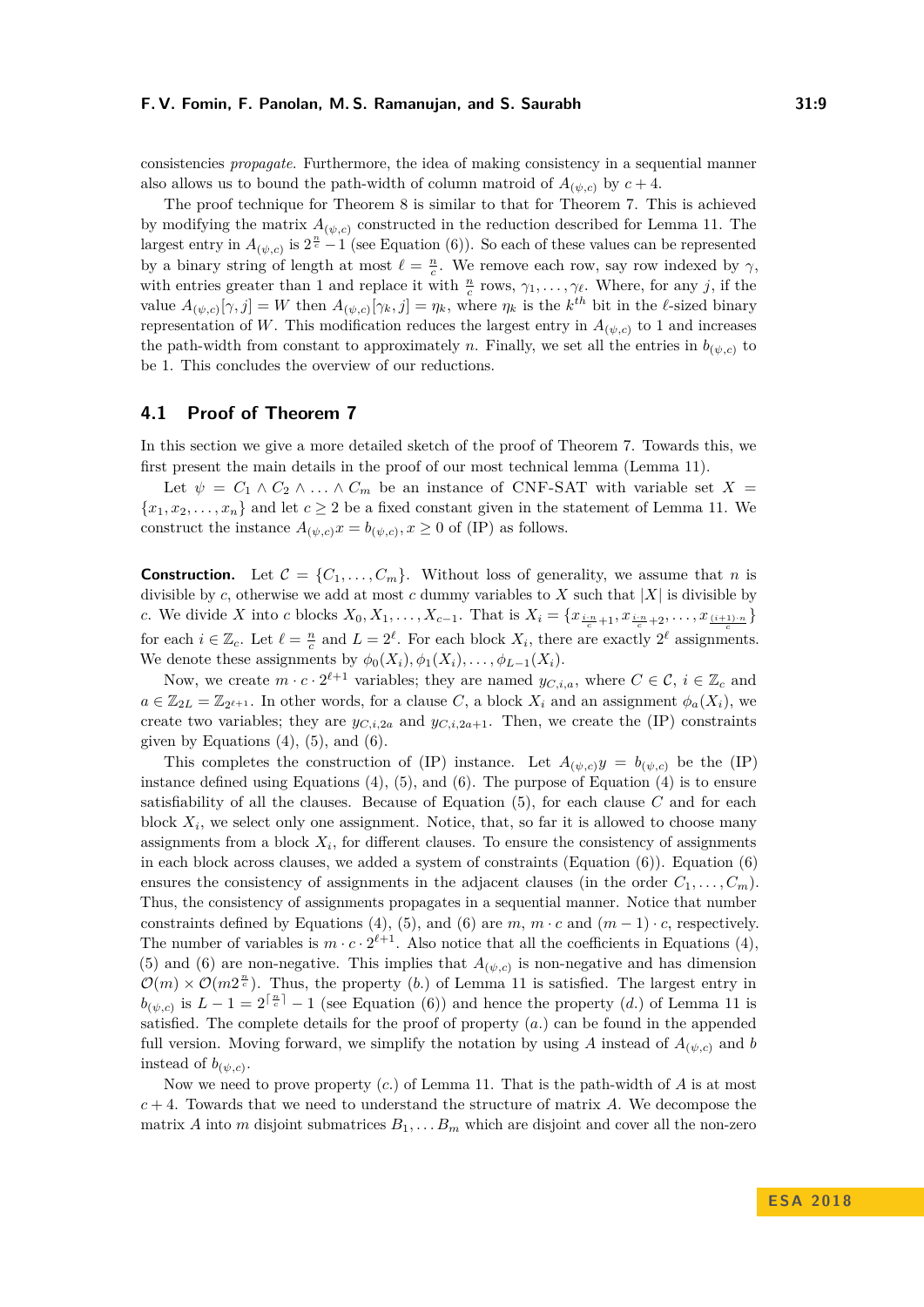### **31:10 On the Optimality of Pseudo-polynomial Algorithms for IP**

entries in the matrix *A*. First we define some notations and fix the column indices of *A* corresponding the the variables in the constraints. Let *Y* denote the set  ${y_{C,i,a} \mid C \in \mathcal{C}, i \in \mathcal{C}}$  $\mathbb{Z}_c$ ,  $a \in \mathbb{Z}_{2L}$  of variables in the constraints defined by Equations [\(4\)](#page-7-0), [\(5\)](#page-7-0) and [\(6\)](#page-7-1). These variables can be partitioned into  $\biguplus_{C \in \mathcal{C}} Y_C$ , where  $Y_C = \{y_{C,i,a} \mid i \in \mathbb{Z}_c, a \in \mathbb{Z}_{2L}\}.$  Further for each  $C \in \mathcal{C}$ ,  $Y_C$  can be partitioned into  $\bigcup_{i \in \mathbb{Z}_c} Y_{C,i}$ , where  $Y_{C,i} = \{y_{C,i,a} \mid a \in \mathbb{Z}_{2L}\}$ . The set of columns indexed by  $[r \cdot c\dot{2}^{\ell+1}] \setminus [(r-1) \cdot c \cdot \dot{2}^{\ell+1}]$ , for any  $r \in [m]$ , corresponds to the set of variables in  $Y_{C_r}$ . Among the set of columns corresponding to  $Y_C$ , the first  $2^{\ell+1}$  columns corresponds to the variables in  $Y_{C,1}$ , second  $2^{\ell+1}$  columns corresponds to the variables in *Y*<sub>*C*,2</sub>, and so on. Among the set of columns corresponds to *Y*<sub>*C*,*i*</sub> for any  $C \in \mathcal{C}$  and  $i \in \mathbb{Z}_c$ , the first two columns corresponds to the variable  $y_{C,i,0}$  and  $y_{C,i,1}$ , and second two columns corresponds to the variables  $y_{C,i,2}$  and  $y_{C,i,3}$ , and so on.

Now we move to the description of  $B_j$ ,  $j \in [m]$ . The matrix  $B_j$  will cover the coefficients of  $Y_{C_j}$  in Equations [\(4\)](#page-7-0), [\(5\)](#page-7-0) and [\(6\)](#page-7-1). In other words  $B_j$  covers the non-zero entries in the columns corresponding to  $Y_{C_j}$ , i.e, in the columns of *A* indexed by  $[j \cdot c \cdot 2^{\ell+1}] \setminus [(j-1) \cdot c \cdot 2^{\ell+1}]$ . Now we explain these submatrices. Each matrix  $B_j$  has  $c \cdot 2^{\ell+1}$  columns; each of them corresponds to a variable in  $Y_{C_j}$ . Each row in *A* corresponds to a constraint in the system of equations defined by Equations [\(4\)](#page-7-0), [\(5\)](#page-7-0) and [\(6\)](#page-7-1). So we use notations  $f(C_1), \ldots, f(C_m)$  to represents the constraints defined by Equations [\(4\)](#page-7-0). Similarly we use notations  $\{s(C, i) \mid C \in \mathcal{C}, i \in \mathbb{Z}_c\}$ and  $\{t(C, i) \mid C \in \mathcal{C}, i \in \mathbb{Z}_c\}$  to represent the constraints defined by Equations [\(5\)](#page-7-0) and [\(6\)](#page-7-1), respectively.

*Matrices*  $B_r$  *for*  $1 < r < m$ *.* Matrix  $B_r$  is of dimension  $(3c + 1) \times (c \cdot 2^{\ell+1})$ . The first *c* rows are defined by Equation [\(6\)](#page-7-1). For  $j \in [c]$ , in  $i^{th}$  row, we have coefficients of  $Y_{C_r}$  from *t*(*C*<sub>*r*−1</sub>*, i*). In the  $(c+1)^{st}$  row of  $B_r$ , we have coefficients of  $Y_{C_r}$  from  $f(C_r)$ . For  $i \in [c]$ , the rows indexed by  $c + 1 + i$  and  $2c + 1 + i$  are defined as follows. In the  $(c + 1 + i)^{th}$  row of *B*<sup>*r*</sup>, we have coefficients of  $Y_{C_r}$  from  $s(C_r, i)$  while in the  $(2c + 1 + i)^{th}$  row of  $B_r$ , we have coefficients of  $Y_{C_r}$  from  $t(C_r, i)$ . This completes the definition of  $B_r$ . By their role in the reduction, the matrix  $B_r$  is partitioned in to four parts. The part composed of the first  $c$  rows is called the *predecessor matching part*. The part composed of the row indexed by  $c + 1$  is called the *evaluation part* of  $B_1$ . The part composed of rows indexed by  $c+2, c+3, \ldots, 2c+1$ is called *selection part* and the part composed of last *c* rows is called *successor matching part*. That is the entries of  $B_1$  are as follows, where  $i \in \mathbb{Z}_c$  and  $a \in \mathbb{Z}_L$ .

The predecessor matching part is defined by

$$
B_r[i+1, i \cdot 2^{\ell+1} + 2a + 1] = B_r[i+1, i \cdot 2^{\ell+1} + 2a + 2] = L - 1 - a.
$$
 (7)

The evaluation part is defined by

$$
B_r[c+1, i \cdot 2^{\ell+1} + 2a + 2] = 0,\t\t(8)
$$

and

$$
B_r[c+1, i \cdot 2^{\ell+1} + 2a + 1] = \begin{cases} 1, & \text{if } \phi_a(X_i) \text{ satisfies } C_r, \\ 0, & \text{otherwise.} \end{cases} \tag{9}
$$

The selection part for  $B_r$  is defined as

$$
B_r[c+2+i, i \cdot 2^{\ell+1}+2a+1] = B_r[c+2+i, i \cdot 2^{\ell+1}+2a+2] = 1,
$$
\n(10)

The successor matching part for  $B_r$  is defined as

$$
B_r[2c+2+i, i \cdot 2^{\ell+1}+2a+1] = B_r[2c+2+i, i \cdot 2^{\ell+1}+2a+2] = j.
$$
 (11)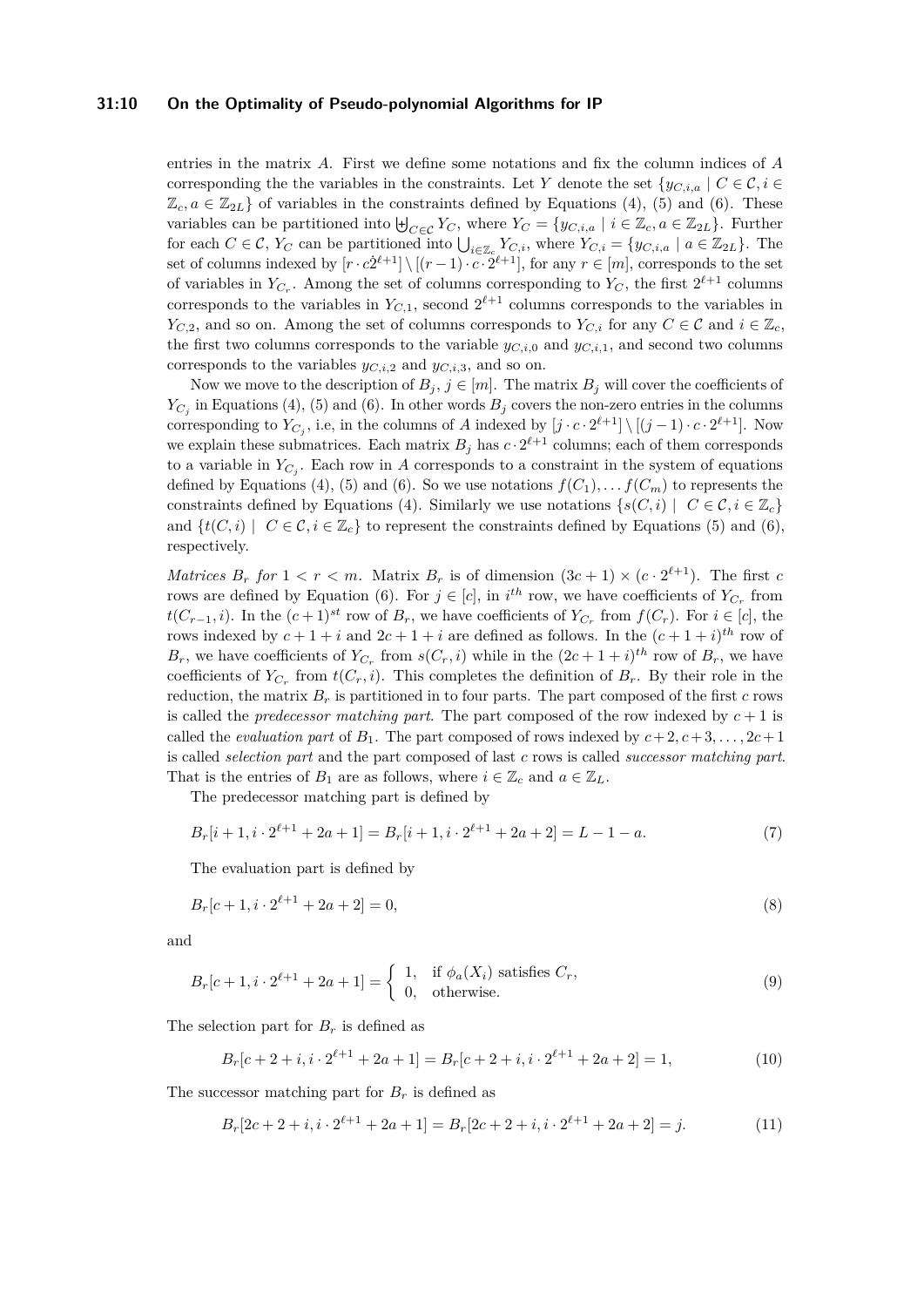All other entries in  $B_r$ , which are not listed above, are zero. That is, for all  $i, i' \in \mathbb{Z}_c$  and  $g \in [2^{\ell+1}]$  such that  $i \neq i'$ ,

$$
B_r[i+1, i' \cdot 2^{\ell+1} + g] = 0,\t\t(12)
$$

 $B_r[c + 2 + i, i' \cdot 2^{\ell+1} + g] = 0$ , and (13)

$$
B_r[2c+2+i, i' \cdot 2^{\ell+1}+g] = 0.
$$
\n(14)

*Matrices*  $B_1$  *and*  $B_m$ . These have a slightly different structure. Informally,  $B_1$  and  $B_m$  can be defined like  $B_r$ ,  $1 < r < m$ , but we delete first *c* rows to get  $B_1$  and delete last *c* rows to get  $B_m$ . A brief description of  $B_1$  and  $B_m$  is given below.

Matrix  $B_1$  is of dimension  $(2c+1) \times (c \cdot 2^{\ell+1})$ . In the first row of  $B_1$ , we have coefficients of  $Y_{C_1}$  from  $f(C_1)$ . For  $i \in \mathbb{Z}_c$ , the rows indexed by  $2 + i$  and  $c + 2 + i$  are defined as follows. In the  $(2+i)^{th}$  row of  $B_1$ , we have coefficients of  $Y_{C_1}$  from  $s(C_1, i)$  while in the  $(c+2+i)^{th}$ row of  $B_1$ , we have coefficients of  $Y_{C_1}$  from  $t(C_1, i)$ .

Matrix  $B_m$  is of dimension  $(2c+1) \times (c \cdot 2^{\ell+1})$ . For  $j \in [c]$ , in *i*<sup>the</sup> row, we have coefficients of  $Y_{C_m}$  from  $t(C_{m-1}, i)$ . In the  $(c+1)^{st}$  row of  $B_r$ , we have coefficients of  $Y_{C_m}$  from  $f(C_m)$ . In the  $(c+1+i)^{th}$  row of  $B_m$ , we have coefficients of  $Y_r$  from  $s(C_m, i)$ .

*Matrix A*. Now we explain how the matrix *A* is formed from  $B_1, \ldots, B_m$ . The matrices  $B_1, \ldots, B_m$  are disjoint submatrices of *A* and they cover all non zero entries of *A*. Informally, the submatrices  $B_1, \ldots, B_m$  form a chain such that the rows corresponding to the successor matching part of  $B_r$  will be the same as the rows in the predecessor matching part of  $B_{r+1}$ (because of Equation [\(6\)](#page-7-1)). Formally, let  $I_1 = [2c + 1]$  and  $I_m = [(m - 1)(2c + 1) + (c + 1)]$ 1)]  $\{[(m-1)(2c+1)-c]$ . For every  $1 < r < m$ , let  $I_r = [r(2c+1)] \setminus [(r-1)(2c+1)-c]$ , and for  $r \in [m]$ , let  $J_r = [r \cdot c \cdot 2^{\ell+1}] \setminus [(r-1) \cdot c \cdot 2^{\ell+1}]$ . Now for each  $r \in [m]$ , the matrix  $A[I_r, J_r] := B_r$ . All other entries of *A* not belonging to any of the submatrices  $A[I_r, J_r]$  are zero.

Towards upper bounding the path-width of *A*, we start with some notations. We partition the set of columns of *A* into *m* parts  $J_1, \ldots, J_m$  (we have already defined these sets) with one part per clause. For each  $r \in [m]$ ,  $J_r$  is the set of columns associated with  $Y_{C_r}$ . We further divide  $J_r$  into c equal parts, one per variable set  $Y_{C_r,i}$ . These parts are

$$
P_{r,i} = \{ (r-1)c \cdot 2^{\ell+1} + i \cdot 2^{\ell+1} + 1, \dots, (r-1)c \cdot 2^{\ell+1} + (i+1) \cdot 2^{\ell+1} \}, i \in \mathbb{Z}_c.
$$

In other words,  $P_{r,i}$  is the set of columns corresponding to  $Y_{C_r,i}$  and  $|P_{r,i}| = 2^{\ell+1}$ . We also put  $n' = m \cdot c \cdot 2^{\ell+1}$  to be the number of columns in *A*.

### $\blacktriangleright$  **Lemma 12.** *The path-width of the column matroid of A is at most*  $c + 4$

**Proof.** Recall that  $n' = m \cdot c \cdot 2^{\ell+1}$ , is the number of columns in *A* and *m'* the number of rows in *A*. To prove that the path-width of *A* is  $\leq c+4$ , it suffices to show that for all  $j \in [n'-1],$ 

<span id="page-10-0"></span>
$$
\dim\langle \text{span}(A|\{1,\ldots,j\}) \cap \text{span}(A|\{j+1,\ldots,n'\})\rangle \le c+3. \tag{15}
$$

The idea for proving Equation [\(15\)](#page-10-0) is based on the following observation. For  $V' =$ *A*|{1,...,*j*} and *V*<sup>''</sup> = *A*|{*j* + 1,...,*n*<sup>'</sup>}, let *I* = {*q* ∈ [*m*<sup>'</sup>] | there exist *v*<sup>'</sup> ∈ *V*<sup>'</sup> and *v*<sup>''</sup> ∈  $V''$  such that  $v'[q] \neq v''[q] \neq 0$ . Then the dimension of span( $V'$ ) ∩ span( $V''$ ) is at most |*I*|. Thus to prove [\(15\)](#page-10-0), for each  $j \in [n'-1]$ , we construct the corresponding set *I* and show that its cardinality is at most  $c + 3$ .

We proceed with the details. Let  $v_1, v_2, \ldots, v_{n'}$  be the column vectors of *A*. Let  $j \in [n'-1]$ . Let  $V_1 = \{v_1, \ldots, v_j\}$  and  $V_2 = \{v_{j+1}, \ldots, v_{n'}\}$ . We need to show that dim $\langle \text{span}(V_1) \cap$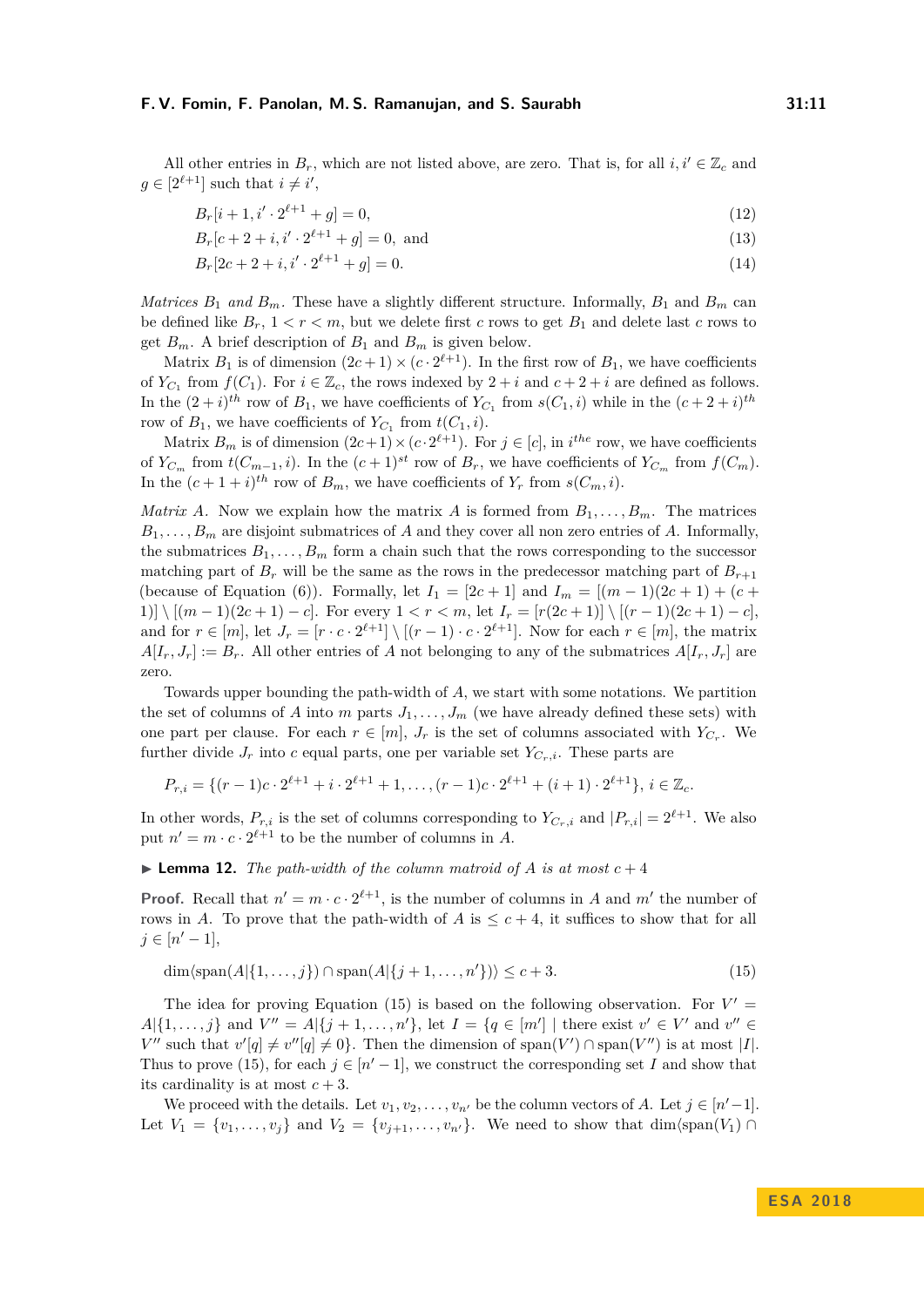#### **31:12 On the Optimality of Pseudo-polynomial Algorithms for IP**

 $\text{span}(V_2)$   $\leq c+3$ . Let  $I' = \{q \in [m'] \mid \text{there exists } v \in V_1 \text{ and } v' \in V_2 \text{ such that } v[q] \neq 0 \neq 0\}$  $v'[q]$ . We know that  $[n']$  is partitioned into parts  $P_{r',i'}, r' \in [m], i' \in \mathbb{Z}_c$ . We fix  $r \in [m]$  and  $i \in \mathbb{Z}_c$  such that  $j \in P_{r,i}$ .

Let  $j = (r-1)c \cdot 2^{\ell+1} + i \cdot 2^{\ell+1} + g$ , where  $g \in [2^{\ell+1}]$ . Let  $q_1 = \max\{0, (r-1)(2c+1) - c\}$ ,  $q_2 = r(2c+1), j_1 = (r-1) \cdot c \cdot 2^{\ell+1}$ , and  $j_2 = r \cdot c \cdot 2^{\ell+1}$ . Then  $[q_2] \setminus [q_1] = I_r$  and  $[j_2] \setminus [j_1] = J_r$ (recall the definition of sets  $I_r$  and  $J_r$ ).

By the decomposition of matrix *A*, for every *q* > *q*<sub>2</sub> and for every vector  $v \in V_1$ , we have  $v[q] = 0$ . Also, for every  $q \le q_1$  and for any  $v \in V_2$ , we have that  $v[q] = 0$ . This implies that  $I' \subseteq [q_2] \setminus [q_1] = I_r$ . Now we partition  $I_r$  into 4 parts:  $R_1, R, S$ , and  $R_2$ , These parts are defined as follows.

<span id="page-11-0"></span>
$$
R_1 = \begin{cases} \emptyset, & \text{if } r = 1, \\ \{(r-2)(2c+1) + i' \mid i' \in \mathbb{Z}_c\}, & \text{otherwise,} \end{cases}
$$
  
\n
$$
R = \{(r-1)(2c+1) + 1\},
$$
  
\n
$$
S = \{(r-1)(2c+1) + 2 + i' \mid i' \in \mathbb{Z}_c\},
$$
  
\n
$$
R_2 = \begin{cases} \emptyset, & \text{if } r = m, \\ \{(r-1)(2c+1) + c + 2 + i' \mid i' \in \mathbb{Z}_c\}, & \text{otherwise} \end{cases}
$$
  
\n(16)

We complete the proof of the lemma by proving the following series of claims. We first show that for each  $r' \in [m]$  such that  $q \notin I_{r'}$  and  $j'' \in J_{r'}, v_{j''}[q] = 0$ . Following that, we show that  $|I' \cap R_1| \leq c - (i - 1)$ . The final two claims in this series of claims are (i)  $|I' \cap R_2| \leq i$ , and (ii)  $|I' \cap S| \leq 1$ .

With the help of these claims, we can conclude the following.  $|I'| = |I' \cap I_r|$  (since  $I' \subseteq I_r$ ) and  $|I' \cap I_r| = |I' \cap R_1| + |I' \cap R| + |I' \cap S| + |I' \cap R_2|$  (by [\(16\)](#page-11-0)), which implies that  $|I'| \leq c - (i - 1) + 1 + 1 + i = c + 3$ . This completes the proof of the lemma.

### **5 Conclusion**

While Theorems [3](#page-2-0) and [4](#page-2-1) come close to the bound of Proposition [1,](#page-1-0) the precise multivariate complexity of (IP) with respect to the parameters *n*, *m*,  $\Delta$ , and  $||b||_{\infty}$  is not fully clear and our work leaves some unanswered questions regarding the landscape of tradeoffs between the parameters. For instance, is it possible to solve (IP) in time  $(m \cdot n \cdot \Delta)^{o(m)} \cdot (\|b\|_{\infty})^{\mathcal{O}(1)}$ , or  $(m \cdot n \cdot \Delta \cdot ||b||_{\infty})^{o(m)}$ ? Or could one improve our lower bound results to rule out such algorithms? While our SETH-based lower bounds for (IP) with non-negative constraint matrix are tight for path-width parameterization, there is a " $(\|b\|_{\infty} + 1)^k$  to  $(\|b\|_{\infty} + 1)^{2k}$ gap" between lower and upper bounds for branch-width parameterization. Closing this gap is a natural question.

The bottleneck in the algorithm of Cunningham and Geelen is the following subproblem. We are given two vector sets *A* and *B* of partial solutions, each set of size at most  $(\|b\|_{\infty}+1)^k$ . We need to construct a new vector set C of partial solutions, where the set C will have size at most  $(\|b\|_{\infty} + 1)^k$  and each vector from *C* is the *sum* of a vector from *A* and a vector from *B*. Thus to construct the new set of vectors, one has to go through all possible pairs of vectors from both sets *A* and *B*, which takes time roughly  $(||b||_{\infty} + 1)^{2k}$ .

A tempting approach towards speeding up this particular step could be the use of *fast subset convolution* or *matrix multiplication* tricks, which work very well for "join" operations in dynamic programming algorithms over tree and branch decompositions of graphs [\[5,](#page-12-15) [18,](#page-12-16) [4\]](#page-12-17), see also [\[3,](#page-12-18) Chapter 11]. Unfortunately, we have reason to suspect that these tricks may *not* help for matrices: solving the above subproblem in time  $(\|b\|_{\infty} + 1)^{(1-\epsilon)2k} n^{\mathcal{O}(1)}$  for any  $\epsilon > 0$ would imply that 3-SUM is solvable in time  $n^{2-\epsilon}$ , which is believed to be unlikely.